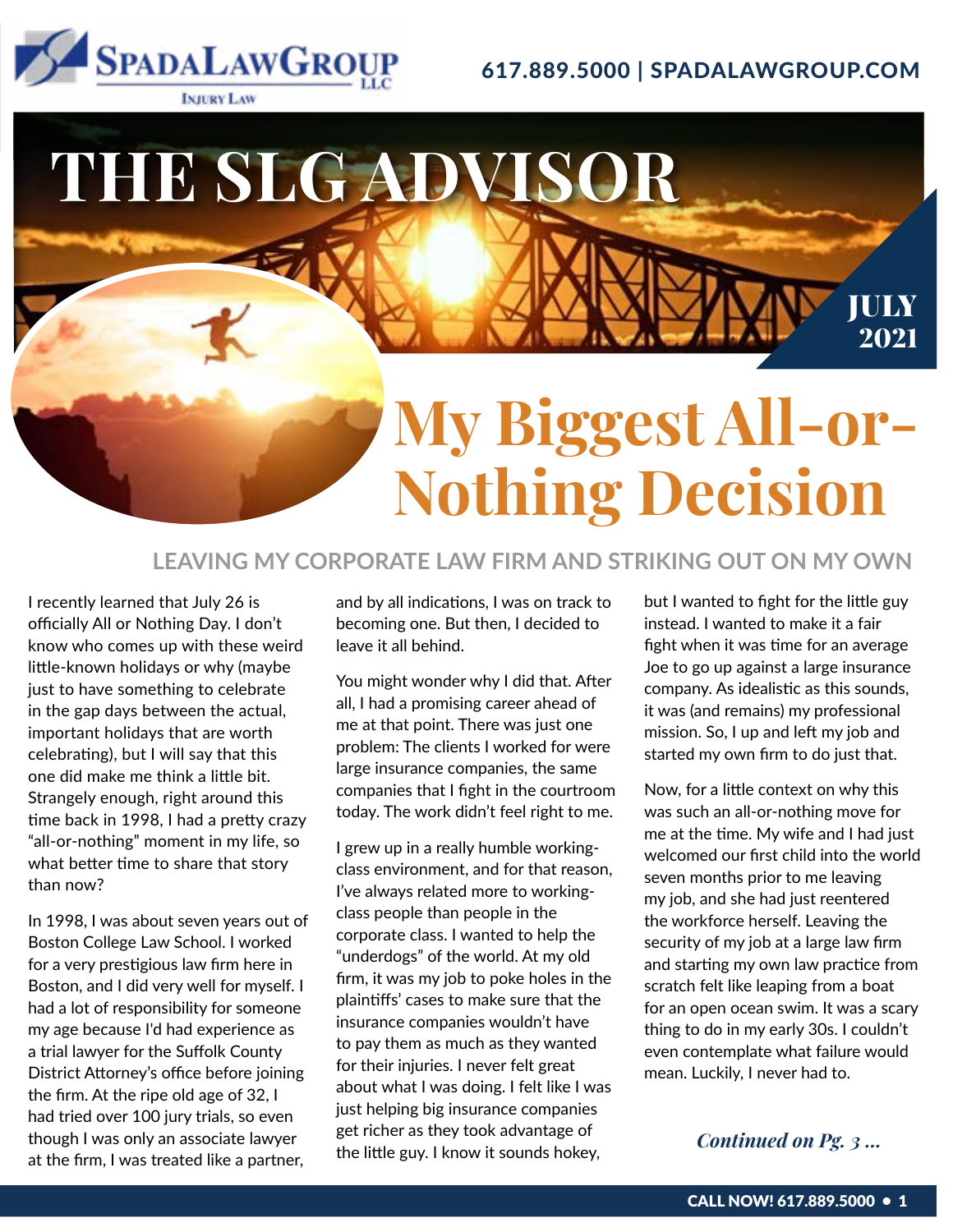## Spada Law Group: They Call Us The 2-Wheel Lawyers

#### Helping the Cycling and Motorcycling Communities Throughout Massachusetts

At Spada Law, we're revving (and sometimes pedaling) right into a new phase of our practice. Since 1998, we have been representing injured members of both the cycling and riding communities. These two-wheel accident cases present challenges different from your routine car accident cases, and over the last 23 years, we have become quite good at getting our cycling and riding clients the compensation they deserve. So when people jokingly refer to us as the Two-Wheel Lawyers, we take it as a compliment.

We know that on roads built for and dominated by cars and trucks, dangers and accidents are waiting to happen. However, rather than simply hide in your homes or vehicles, never to feel the wind on your face again, we believe that cyclists, motorcycle riders, and drivers should all try to share the road and be mindful of one another. We want to help the cycling and motorcycling communities in Massachusetts. That's why this year, we're working with Riders Helping Riders to sponsor the Fifth Annual Sammy's Ride.

Riders Helping Riders is an organization that helps raise money for the Massachusetts Motorcyclists Survivor's Fund (MMSF), which they use to help the families of riders killed or seriously injured in motorcycle accidents. Sam Morgan Storm, for whom Sammy's Ride is named, passed away in 2008 after complications from injuries sustained in a motorcycle accident. This event will honor her life and help raise money and awareness for motorcycle safety initiatives. The ride will take place on Aug. 28, and Spada Law Group is an official sponsor of the ride. We will have a tent at both the pre- and post-ride celebrations.

At our tent, we will have five leather vests patched with our newly designed Spada Law logo on the back. For every person who agrees to wear the vest during the one-hour ride, we will donate \$200 to MMSF. Since we have five vests, that means we will give away as much as an additional \$1,000 to help families of people who were hurt or killed in motorcycle accidents. It should be a great day!

We hope that as the summer continues, you'll continue to stay safe riding on the road. If you or someone you know ever gets injured in an accident involving a motorcycle, give the Two-Wheel Lawyers a call!

## What You Should Know Al

### **AND WHAT TO I**

Most motorcyclists have probably experienced or at least heard of situations where they came in contact with a driver who was behaving erratically or in a way that caused a motorcyclist to crash without ever having come in contact with the other vehicle. These are called no-contact crashes, and we see them all the time at Spada Law Group.

No-contact crashes can happen in a number of different scenarios. Drivers changing lanes without using their signals, running red lights, or checking their blind spots, along with several other scenarios, can all lead riders to swerve, lose control of their bike, and crash. It doesn't matter how skilled the rider is it can happen to anyone.

> No-contact crashes can make it difficult to determine fault or convince your insurance provider that you were even in an accident with another motorist, for that matter. Sometimes, the at-fault motorist will flee the scene, or they

## Review of the Month



*"My experience with the Spada Law Group was excellent. Professional, courteous, and effective. Their communication was absolutely fantastic and responsive. I would highly recommend them. Thank you."*

*—Dave W.*

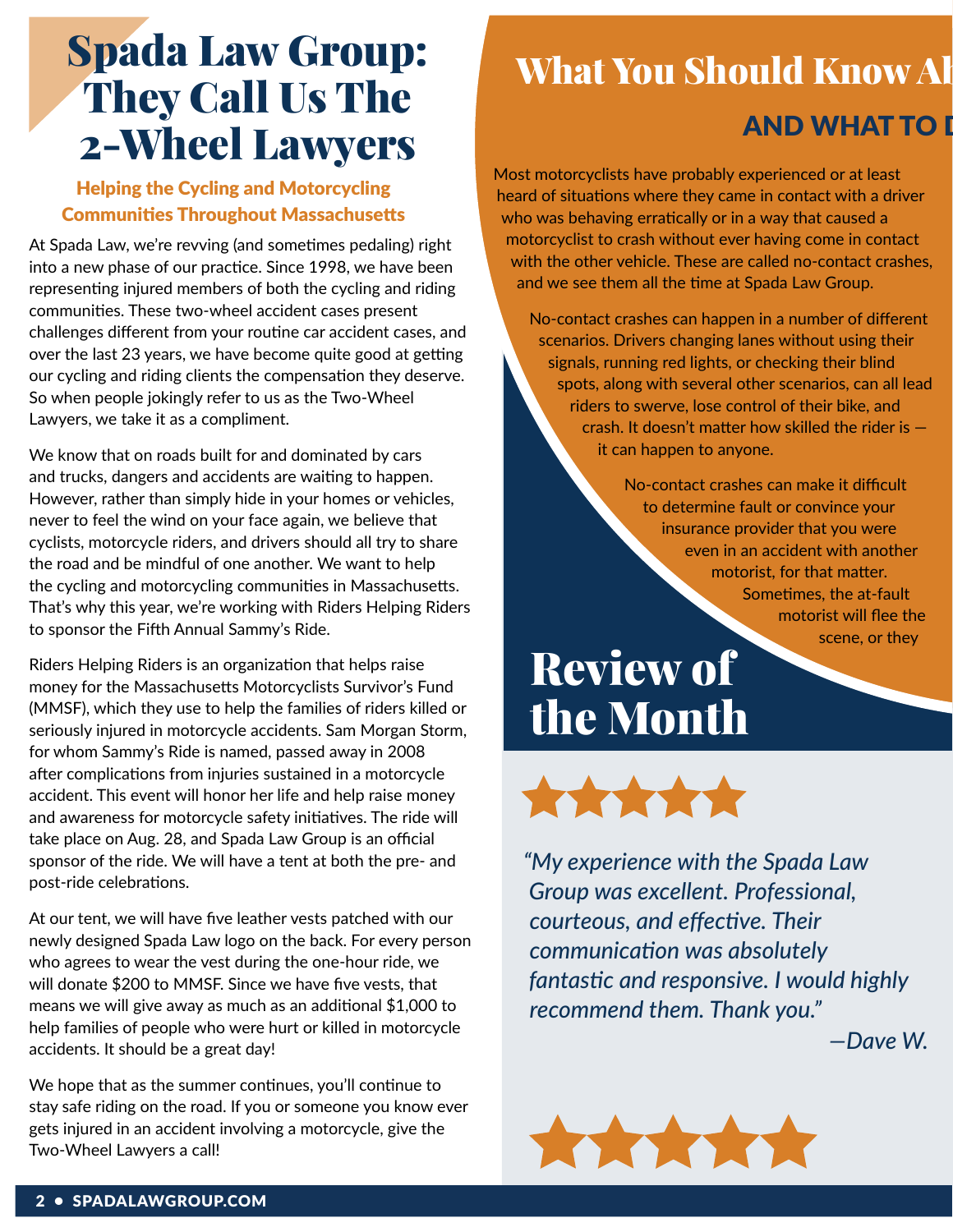## **Dout No-Contact Motorcycle Crashes DO IF YOU'RE INJURED IN ONE**

Even if you can't identify the at-fault party, you're not completely out of luck. You can still file a claim under your own bike uninsured motorist coverage. Basically, if you can prove that someone else caused the accident,

you can get your insurance company to compensate you for your damages. It's certainly a more complicated scenario, but it's one we handle all the time.

For any other questions about no-contact crashes, call or text Spada Law

Group today at 617.889.5000.

simply won't be aware that they just caused an accident, and they keep driving. Regardless of the exact reason that the at-fault driver isn't still at the scene, what can you do if you find yourself alone with your bike after a crash?

Well, the first thing you should do is call 911. Describe to them in as much detail as possible what happened. Then, if you remember details about the at-fault vehicle, such as the make and/or model or a license plate, share them with the police as well.

Additionally, if you're medically able to speak to people at the scene of the accident, ask them to stick around and give their take on what happened to the police. Independent witnesses corroborating your story are the best form of proof you can have in that situation.

*... continued from Cover*

Since 1998, I've exclusively represented people who have been injured and had to do battle against the very insurance companies that I once represented. Every day, I get to challenge myself by actually building cases rather than just poking holes in them, and I get to actually help people by doing so. I get more freedom to spend time with my family, and I get the satisfaction of relying fully on my own hard work and talent for my paycheck. Even though it felt like such a risk to strike out on my own at the time, I would do it all over again in a second if I had to.

Are you facing an all-or-nothing decision of your own right now? If so, go for it! You can make the right decision, and when you do, it could turn into one of the best decisions you've ever made in your life. I firmly believe we are more likely to regret the things we did not do than the chances we took that may not have worked out perfectly. Life is short, so live it to the fullest!

-Len Spada

## 3 Great Topping **Ideas Local Chef's Corner**

**For Your Next Pulled Pork Sandwich**



There's nothing quite like a good pulled pork sandwich, smoked and seasoned to perfection, on a warm summer evening — and nothing elevates a pork sandwich like the perfect toppings. Here are a few to try the next time you throw a pork shoulder on the smoker!

#### *Sun-Dried Tomatoes*

Tomatoes have a sweet, savory flavor that makes them pair well with pulled pork, but they're a little too watery. Sun-dried tomatoes, however, ensure that you get all the flavor without any of the mess!

#### *Red Gravy*

Made with tomato paste and the holy trinity of Cajun cooking (celery, bell peppers, and onions), this gravy will give you a moist sandwich with all the best flavors of the Big Easy.

#### *Onion Rings*

Much like pulled pork itself, onion rings on their own are pretty great. But together, pulled pork and delicious onion rings bring out the best in each other.